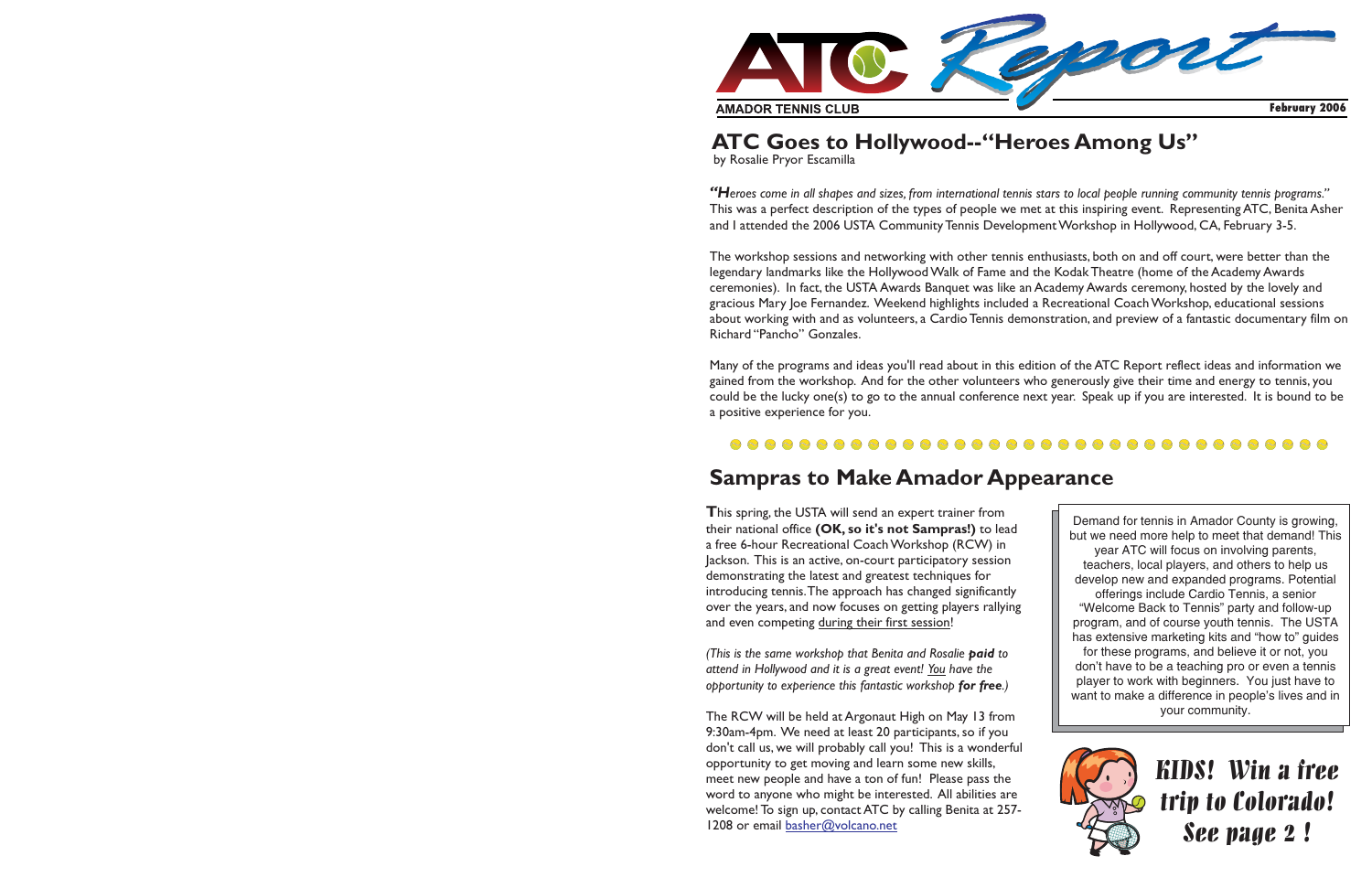# **Imagine! Junior Olympians in Amador County!**

**T** hree boys and three girls from Amador County will advance to the regional Rapid Rally tennis competition and will have a chance to compete for **an all expenses paid trip to Colorado for the National Championships** this summer.The opportunity is called "Rapid Rally Tennis" and is par<sup>t</sup> of the US Junior Olympic Skills Series.

Open to ages 8-13, Rapid Rally Tennis tests how many times <sup>a</sup> child can hit <sup>a</sup> low compression tennis ball\* against <sup>a</sup> backboard in <sup>a</sup> 30-second time period. For <sup>a</sup> hit to count, the child must be standing at least 15 feet from the wall and the ball must hit at least 3 feet up the wall. The Rapid Rally competition will take place on May 20 from 1-4pm at Detert Park (8-9 year olds at 1pm, 10-11 year olds at 2pm, and 12-13 year olds at 3pm).

Complete rules and details will be available at our two **FREE** practice clinics at Detert Park on April 8 and 29. The practice clinics will introduce the basic strokes and the serve needed for the Rapid Rally competition. Low compression tennis balls\* will be available for purchase at each clinic--then it's time to ge<sup>t</sup> practicing against that backboard! Space in the clinics is limited, so register today using the form at right. For more information, please call Benita at 257-1208 or email <u>basher@volcano.net</u>.

\*Low compression balls are <sup>a</sup> special type of tennis ball without the pressure of <sup>a</sup> regular tennis ball.They are being used widely by USTA to introduce and teach tennis to new players.

## **Local High SchoolTennis Promises Great Action**

**A**mador High tennis coach Chris Fuller reports that nearly 30 kids have come out for tennis this year. The season shows grea<sup>t</sup> promise for the team, which has been building momentum over the pas<sup>t</sup> couple of seasons and has several strong returning players on both the boys' and girls' sides. At Argonaut High, Dave Harris will be returning as head coach, assisted by Kim Nielsen. Many of the Argonaut players are still finishing up basketball season.They'll be back training and practicing soon to try and carry on the strong Argonaut tennis tradition.

Mixed doubles has been added to the high school match play format this year, so look for <sup>a</sup> lot of healthy competition on the courts. Mark your calendar for the two important local match rivalries (Mar. 28 & Apr. 20). Complete league schedule is available from ATC (call Benita at 257-1208 or email <u>basher@volcano.net</u>)

Come out and suppor<sup>t</sup> your local high school teams!

Tennis Lessons for Life1. Be in the ready position 2. Keep your eye on the ball 3. Always follow through



### **What's Love Got to Do With It?***2006 at <sup>a</sup> Glance*

| January 24 - March 7: | 7 <sup>th</sup> -8 <sup>th</sup> grade Tennis, 3-4 PM Tu |
|-----------------------|----------------------------------------------------------|
|                       | & Th, Jackson Junior High                                |
| March 28:             | High School tennis match -                               |
|                       | Argonaut @ Amador                                        |
| April 8 & 29:         | Rapid Rally Tennis Clinics -                             |
|                       | Detert Park, Jackson                                     |
| April 20:             | High School tennis match -                               |
|                       | Argonaut @ Amador                                        |
| May 13:               | <b>USTA Recreational Coach</b>                           |
|                       | Workshop - Argonaut High                                 |
| May 20:               | Rapid Rally Tennis Competition                           |
|                       | - Detert Park, Jackson                                   |
| Ongoing               | Drop-in Doubles - Wed & Fri                              |
|                       | evenings from 6PM at Argonaut                            |
|                       | [Partner not mandatory, but                              |
|                       | helpful.]                                                |
| <b>TBD</b>            | "Welcome to Tennis" evenings -                           |
|                       | - fun, competitive, "transitional"                       |
|                       | play to equalize the playing field.                      |
|                       | Watch your ATC news for                                  |
|                       | more information.                                        |
| <b>TBD</b>            | Summer FUN-Raiser                                        |
| <b>TBD</b>            | <b>Fall Fundraiser Tournament</b>                        |
| <b>TBD</b>            | Holiday Party or New Year's                              |
|                       | Day on the Court (see Flash                              |
|                       | Points for a preview)                                    |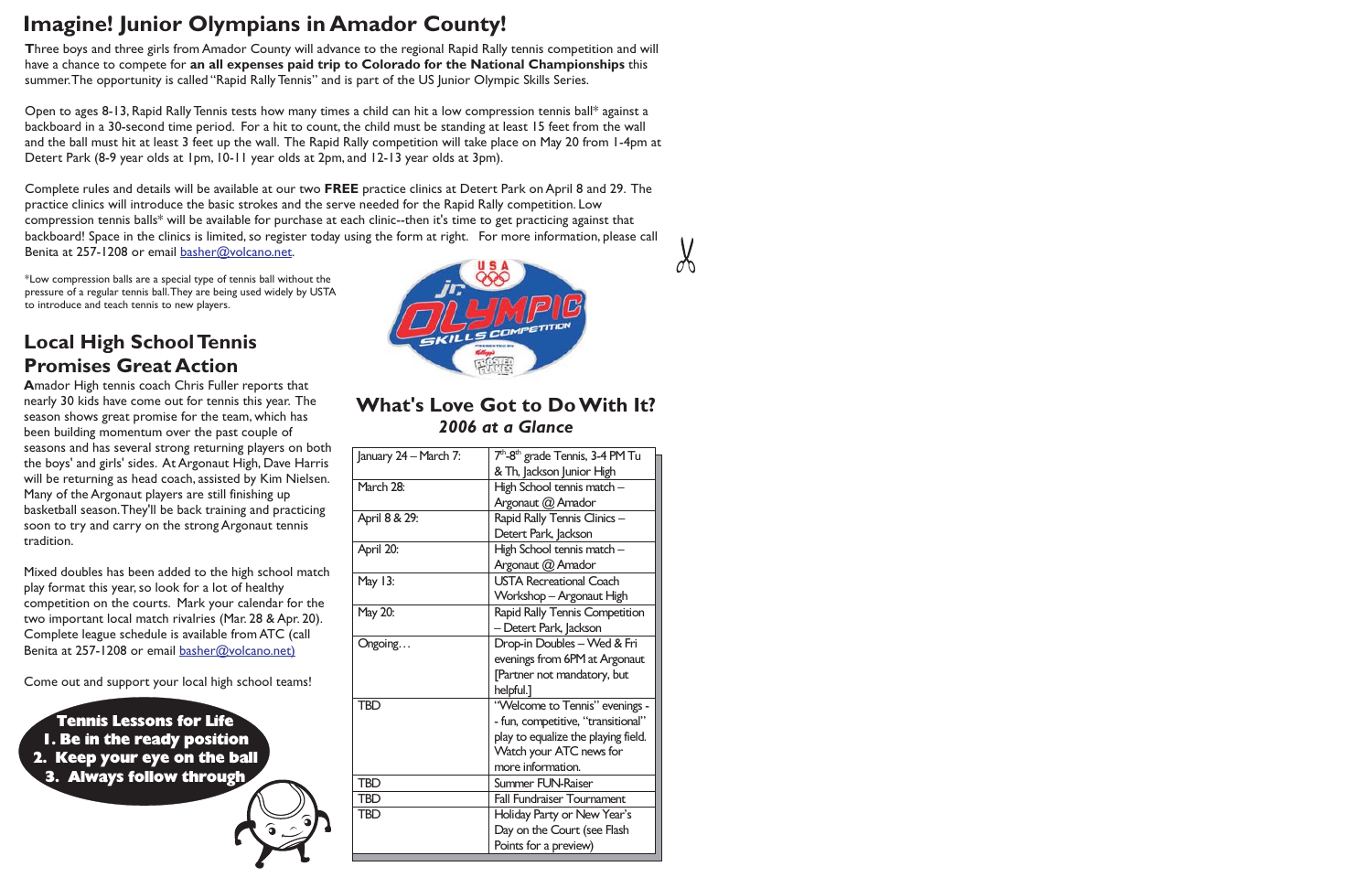### **Rapid RallyTennis Registration Form**

Competition will be held May 20, 2006 at Detert Park Tennis Court (behind softball field)

1pm ages 8-9 2pm ages 10-11 3pm ages 12-13

All participants must submit <sup>a</sup> signed registration/waiver/liability form and <sup>a</sup> copy of <sup>a</sup> valid birth certificate or baptismal record for age verification at all levels of competition.

**Yes, sign me up for <sup>a</sup> free clinic on (choose one):** April 8 at 3-4:30pm at Detert Park April 29 at 3-4:30pm at Detert Park



Space is limited but additional sessions may be added. Please wear athletic shoes and clothes and don't forget sun protection!

My age group is:

| <b>Age Group</b>  | <b>Born Between</b>                 |
|-------------------|-------------------------------------|
| $\Box$ Ages 8-9   | September 1, 1996 - August 31, 1998 |
| $\Box$ Ages 10-11 | September 1, 1994 - August 31, 1996 |
| $\Box$ Ages 12-13 | September 1, 1992 - August 31, 1994 |

I have tennis experience (prior youth program, lessons or frequent play): yes no (circle one) I have my own racquet: yes no (circle one) [loaner racquets will be available]

Rapid Rally rules and regulations will be available at the free clinics. Low compression balls will be available for purchase for \$1 each. Children are encouraged to practice hitting against backboard between the clinics and the competition.

| <b>Parent Name:</b>                                                                                                                                                                                                            |               |                                                                                                                                                                                   |
|--------------------------------------------------------------------------------------------------------------------------------------------------------------------------------------------------------------------------------|---------------|-----------------------------------------------------------------------------------------------------------------------------------------------------------------------------------|
| <b>Participant Name:</b>                                                                                                                                                                                                       |               |                                                                                                                                                                                   |
| <b>Mailing Address:</b>                                                                                                                                                                                                        |               |                                                                                                                                                                                   |
| City: the contract of the contract of the contract of the contract of the contract of the contract of the contract of the contract of the contract of the contract of the contract of the contract of the contract of the cont | State:        | $\mathbf{Zip:}$                                                                                                                                                                   |
| <b>Phone:</b>                                                                                                                                                                                                                  | <b>Email:</b> |                                                                                                                                                                                   |
|                                                                                                                                                                                                                                |               | I absolve and hold harmless the City of Jackson (City), and Amador Tennis Club (ATC), its employees, officers or agents from any liability that may result from the participation |

of the above named minor in my legal custody in the above activity. I also give my permission for his/her participation in the above activity, and for any necessary medical treatment. I understand the City and ATC have no obligation to supervise my child(ren) at the close of the above activity, and I release the City and ATC, its officers, employees and agents from any liability resulting from any lack of supervision of my child(ren) at the close of the above activity. I understand that participants involved in the above activity may be photographed and such photography may be used to publicize future programs and activities.

#### **Parent or Guardian Signature** *lease and <b>a set is a contract of the set is a contract of the set is a contract of the set is a contract of the set is a contract of the set is a contract of the set is a contract of t*

Registrations will be processed on <sup>a</sup> first-come, first-registered basis until each clinic is full (maximum 24 participants per date). In the event the class is full when your registration is received, you will be notified and may be given the option of <sup>a</sup> third clinic date.

Return form to: ATC, 11180 Ranchette Dr., Jackson CA 95642 Questions? Call 257-1208



|  |  | by Rosanna Hammer |
|--|--|-------------------|
|--|--|-------------------|

Didn't we tell you that we'd be out on New Year's Day 2006 if it wasn't raining??? It wasn't raining, but the wind that morning was about 20 knots and gusting. Reminded me of <sup>a</sup> few tennis games I played with **Backboard Bennie** back in the early part of the century in Malaga. She actually beat me once or twice with the help of those gusts! But wait, I was talking about ATC and Argonaut courts and NewYear's Day and Brunch.Where was everyone??? Sleeping it off? The match was an even tie with **JohnERocket** and **Steve Doss** claiming an early #1  ${\bf r}$ anking (within ATC) for men's doubles; "**Party Animal'' Gwen Starrett** (spotted late last year at lone holiday party… dancing the night away!) and myself taking the number one spo<sup>t</sup> for Women's Doubles! Of course we were the only fools out there. Hmmm… maybe we could do this on April "Fool's" Day? We were relieved when **Dennis** and **Penny Dickman** arrived, encouraging us to get out of the cold… and where was the food, anyway? So brunch was served at the Escamilla home nearby. Now, next year, … plan on it! **continued on back page**